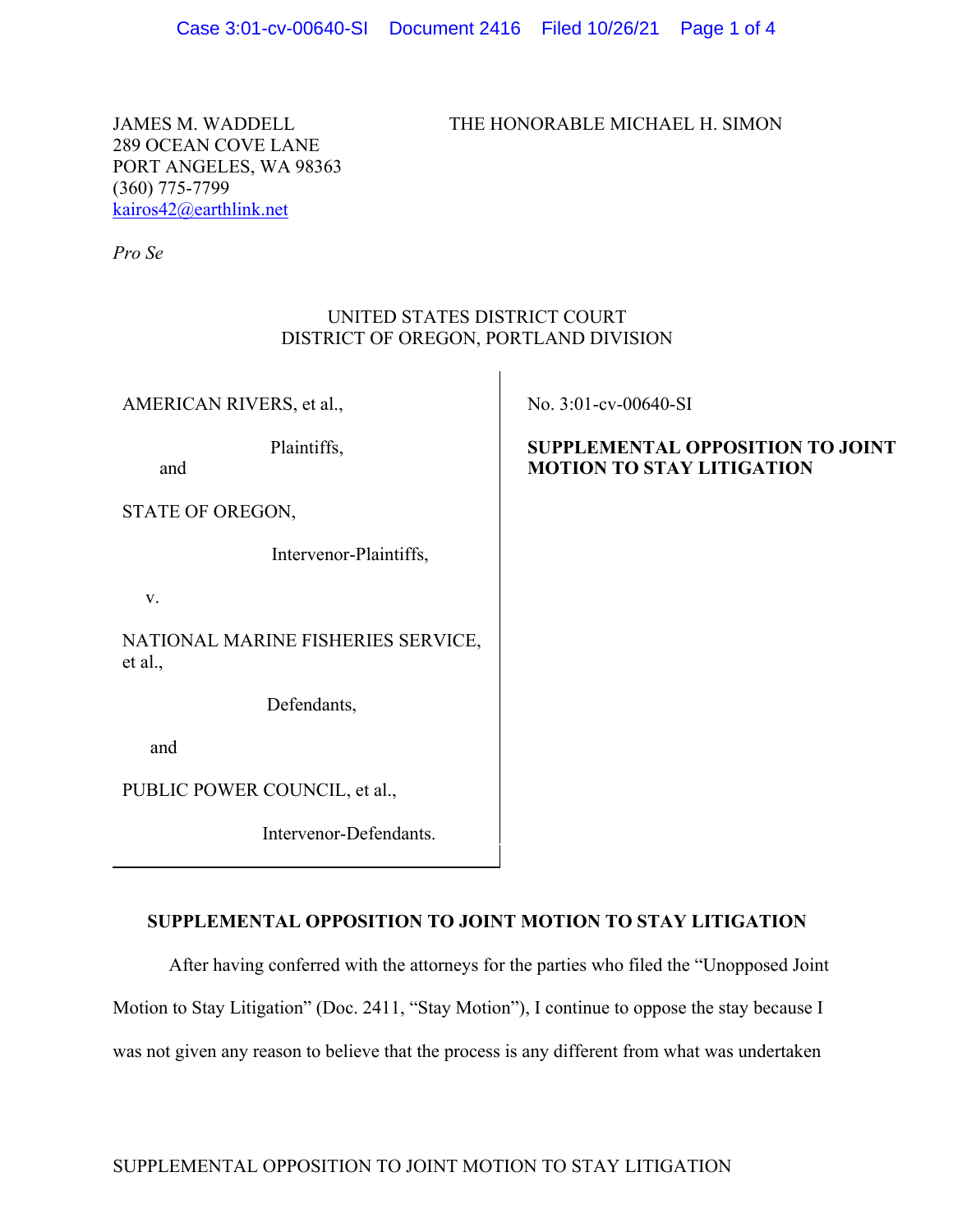#### Case 3:01-cv-00640-SI Document 2416 Filed 10/26/21 Page 2 of 4

unsuccessfully in the past. In this context, the delay in order to engage in more discussion for a "long-term comprehensive solution" only underscores the need for Court oversight.

The parties continue to say that breaching is "on the table." Breaching has been "on the table" for decades. Because there still does not appear to be any concrete commitments, defined process, or parameters of negotiating, it is reasonable to question whether the parties will be able to reach an effective resolution that could be implemented in the time frame necessary to avert biological extinction.

Along these lines, the Stay Motion notes the concerns of the Confederated Tribes of the Umatilla Indian Reservation, the Confederated Tribes of the Warm Springs Reservation of Oregon, and the Confederated Tribes and Bands of the Yakama Nation regarding the fact that "there is, as of yet, no commitment by the moving parties to include these three sovereigns in ongoing or contemplated future discussions or negotiations regarding 'a long-term comprehensive solution that, if successful, may resolve this litigation.'" (Stay Motion at fn. 1.) Without a well thought-out process in place, it seems near certain that the parties will be moving to extend the stay come July 2022.<sup>1</sup>

The parties have needlessly complicated this litigation by attempting to resolve all issues regarding the entire Columbia River system at once, when the topic of breaching the lower Snake River dams is clearly separable. Indeed, the 2002 Final Lower Snake River Juvenile Salmon Migration Feasibility Report/Environmental Impact Statement, available at https://www.nww.usace.army.mil/Library/2002-LSR-Study/, studied breaching the lower Snake River dams independent of all other dams in the Columbia/Snake River system. That study

<sup>1</sup> For the reasons stated in my *Amicus* brief and in the declarations of experts filed therewith, I do not endorse more process as to the lower Snake River dams. The lack of a well thought out process in place in general, however, should give the Court pause.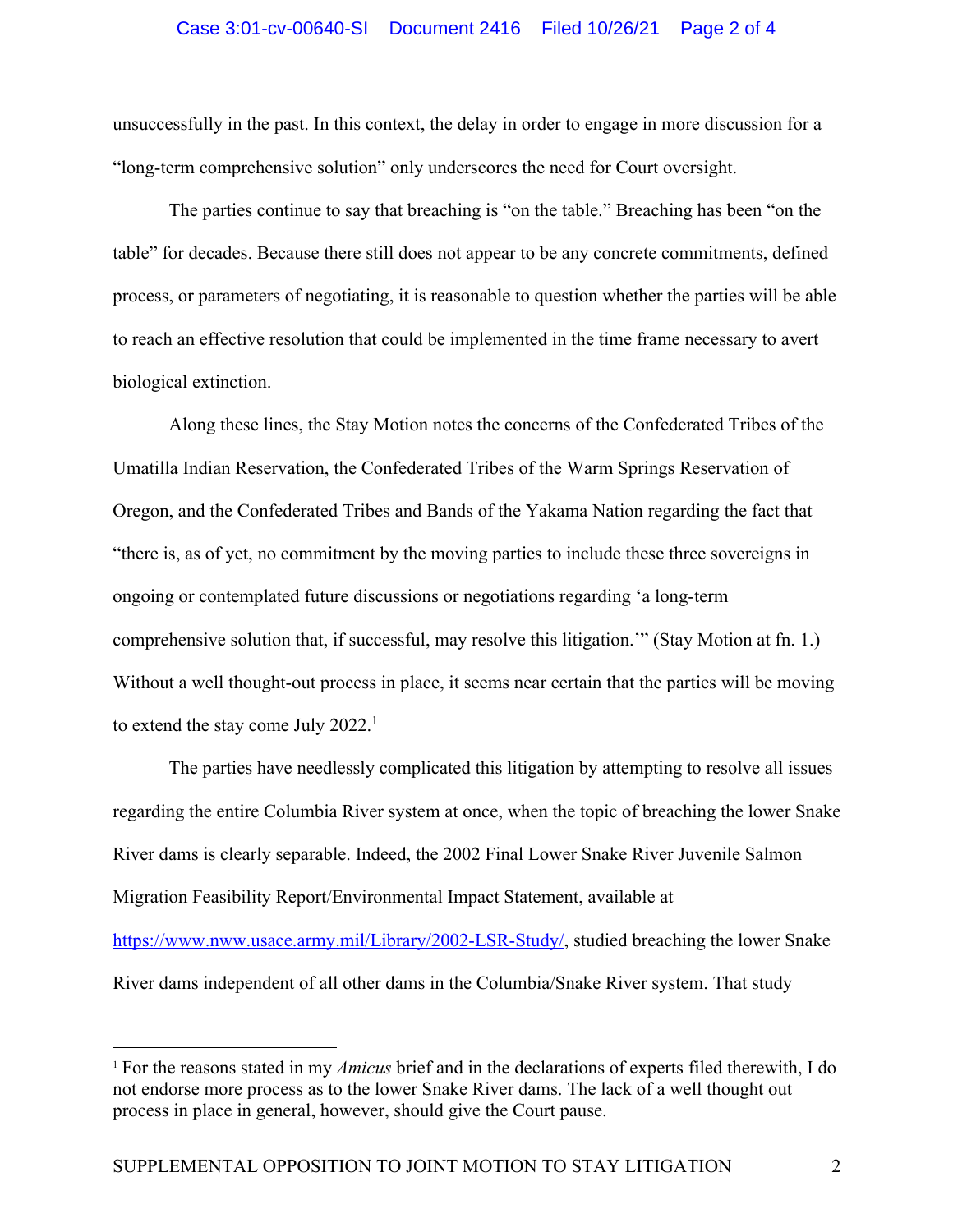#### Case 3:01-cv-00640-SI Document 2416 Filed 10/26/21 Page 3 of 4

concluded that dam breaching was the best alternative to avoid extinction of endangered salmon and steelhead. Yet, dam breaching was not selected. The federal agencies have since tried all other alternatives studied, and they have all failed.

Discussions, such as those contemplated by the parties now, pre-date even the 2002 EIS. The studies have been done more than once. Yet, it appears that a core piece of the parties' long term strategy is more studies.

The Biden Administration and the US Army Corps of Engineers can, of course, take immediate action to breach the dams with or without a court order. Court ordered dam breaching, or at least indication from the Court that it will in fact order such measures as it contemplated back in 2005 based on the federal agencies continued violation of federal environmental law, would obviously expedite the process.

The Court also has an important role in lending transparency to the process. There are many interested stakeholders beyond the immediate parties to, and participants in, this litigation. A hearing and more extensive Court oversight would allow greater transparency and public accountability regarding the dam breaching process.

**WHEREFORE**, I respectfully request that the Court deny the Stay Motion, take a close look at the scientific evidence and policy and engineering expertise presented in my Amicus Brief, and based upon its inherent authority and that under the ESA, order breach of the lower Snake River dams starting this year.

**DATED: October 26, 2021**

**Respectfully submitted, /s/** *James Waddell\_\_\_\_\_\_\_\_\_* **JAMES WADDELL,** *Pro Se*